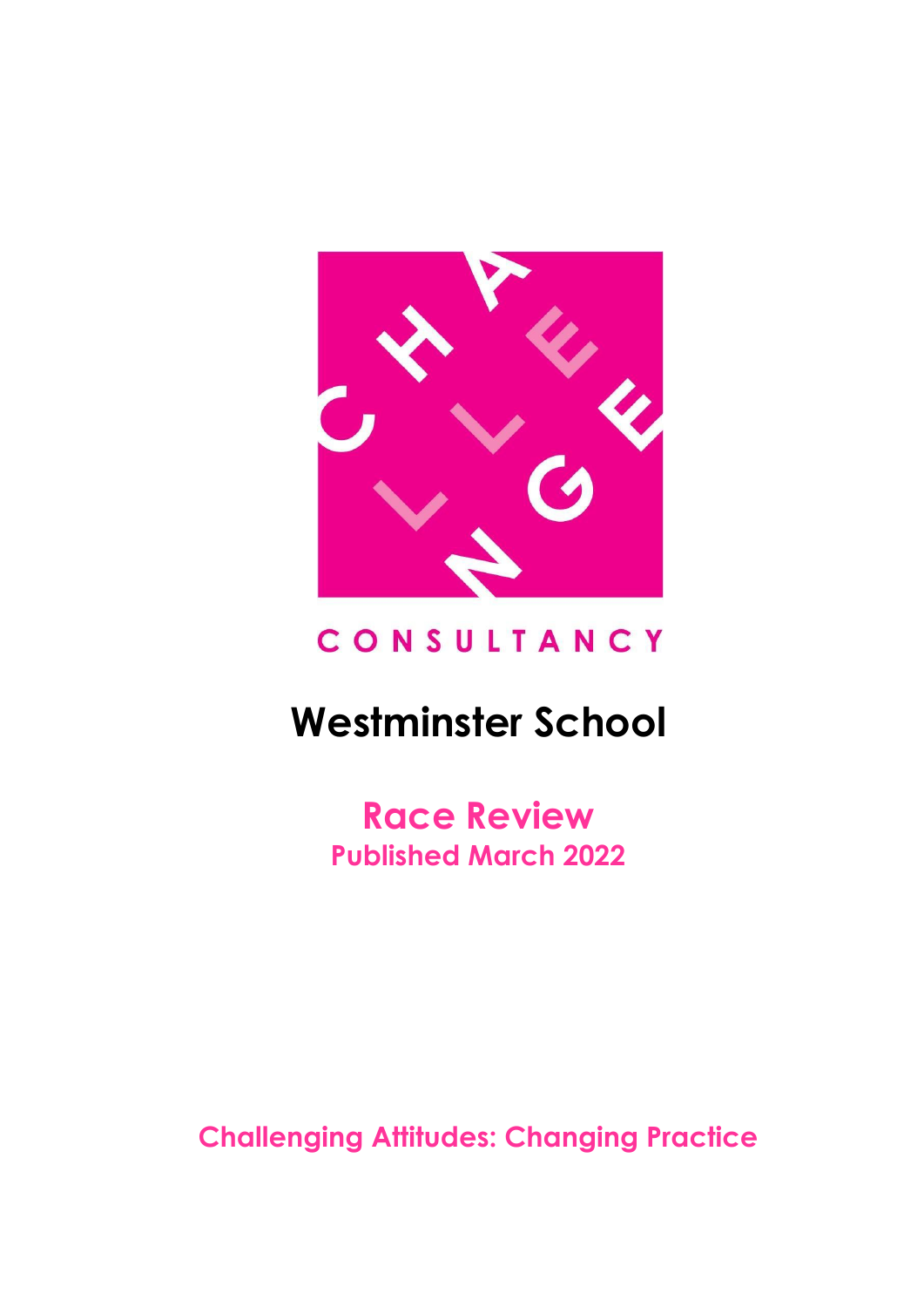

# **Contents**

| 3 |
|---|
|   |
|   |
|   |
|   |
|   |
|   |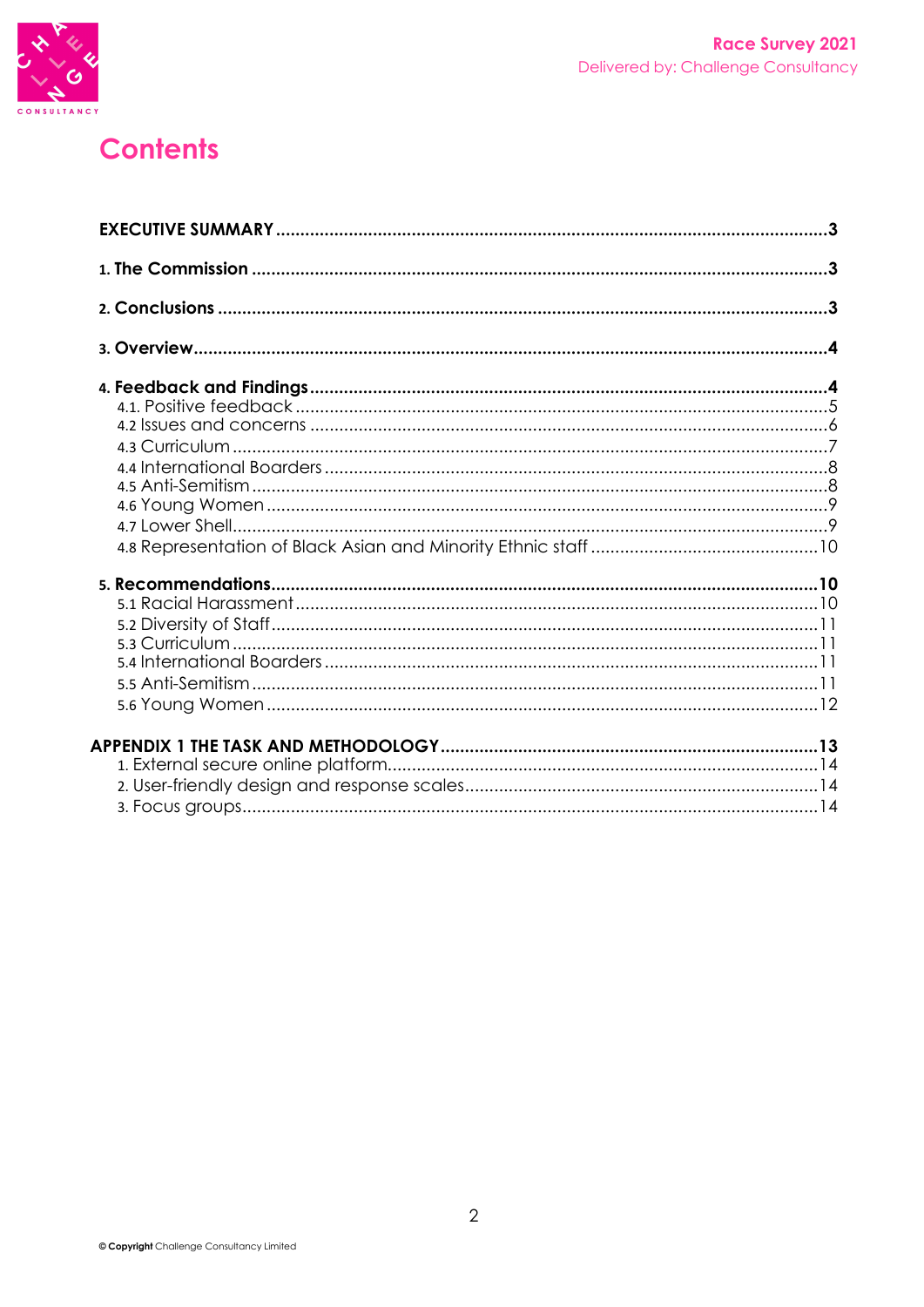

# **Executive Summary**

### **1. The Commission**

Challenge Consultancy was commissioned by Westminster School to facilitate understanding of how staff and pupils perceive the culture around race, ethnicity and cultural diversity and consider how it can better engage with these issues in the future. The work is set against a backdrop of the school's own initiatives including the "Challenging Racism Committee" as well as specific incidents arising out of unacceptable behaviours and views expressed by pupils and staff.

The impact of the wider public discussion about racial and cultural attitudes and need for change following the murder of George Floyd on 25 May 2020 has also been considered.

A Harmful Sexual Behaviours review commenced during the Race Review. Both reviews will report into the Independent Reviews Oversight Group established by the Governing Body. Liaison has taken place between those undertaking both reviews to ensure consistency and alignment of approach.



# **2. Conclusions**

The conclusions drawn from the online survey, focus groups, meetings and interviews suggest there are pockets of good practice in terms of race, culture and inclusion. The school embraces the ethos and values which the new leadership is modelling, and this is broadly welcomed by staff and pupils.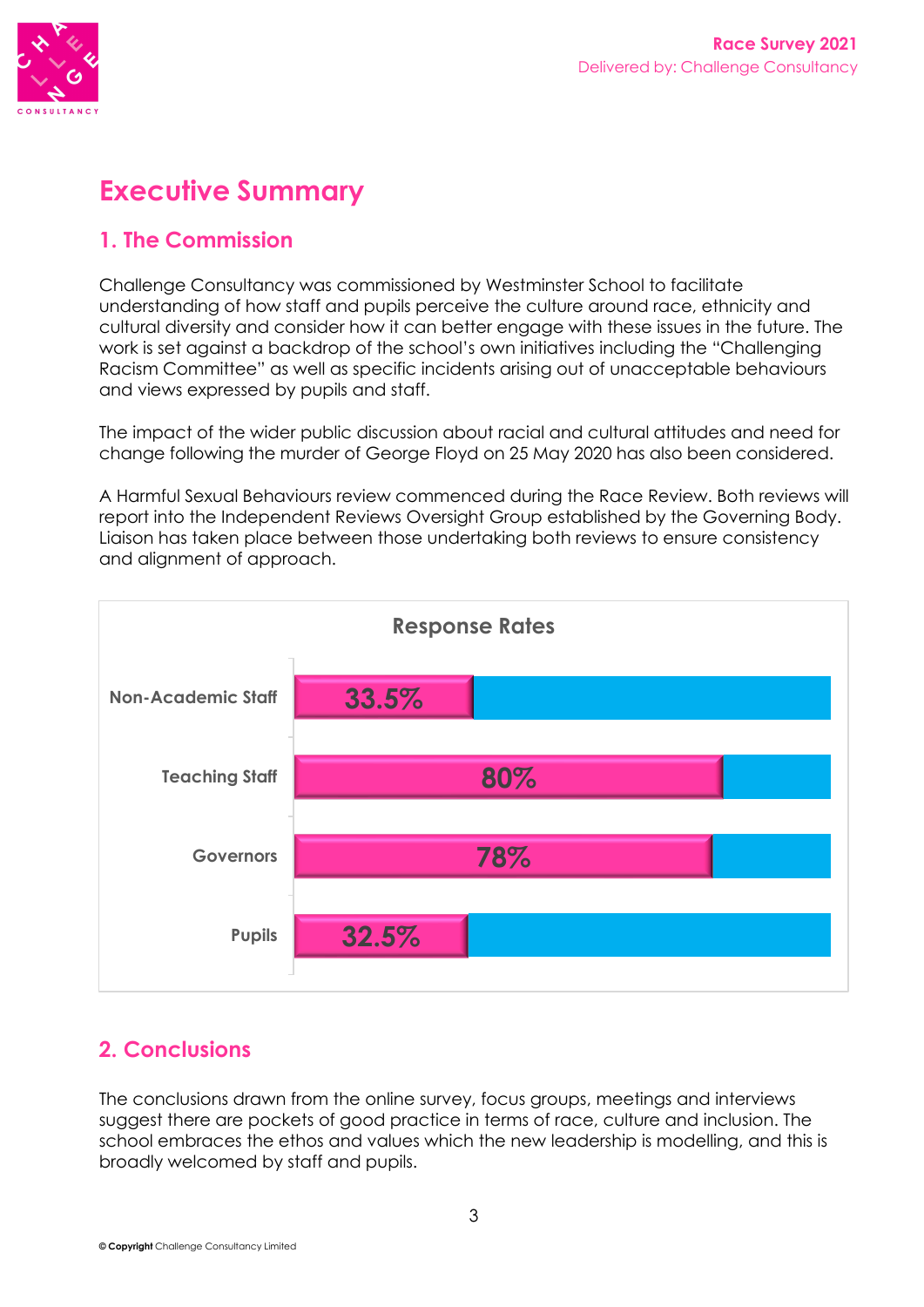

However, there are areas which require targeted attention to achieve sustained change. Incremental suggestions have been put forward by various stakeholders, including Challenge Consultancy, as quick wins. These and other recommendations may be combined to inform a cohesive strategy linked to other areas of equity. The overview and implementation need to sit well with senior leadership at the school and achieving the changes will take time. The invaluable feedback from staff and pupils should be translated into action, with progress checking through periodic reviews built in as part of the school's governance framework.

There is a need for co-operation and discussion with staff to achieve broad ownership and future consistency of practice. There are gaps in the curriculum which will also require wider discussion and leadership from staff and governors. Steps to tackle racial harassment and publicise the racial harassment policy and procedures need to be taken with immediate effect. Similarly, recruitment and retention of diverse teaching staff should be prioritised and requires consultation and buy in from staff as well as closer scrutiny and monitoring.

Going forward, independent expertise and oversight is a useful way to assist with building confidence and engagement from the broader school community and stakeholders.

### **3. Overview**

Challenge Consultancy undertook a review of the entire school through an online survey, focus groups, interviews and meetings with designated leads, School Governor led sub-committees and senior leadership. The review commenced on 20 April 2021.

The school's leadership openly embarked on a whole-system review of race and culture that will provide a basis for the school to develop an action plan with meaningful measures to be monitored over time. There are obvious limitations, mainly that the results represent a snapshot of the current situation, and the report does not provide an indepth longer-term analysis. In addition, whilst the response rate to the online survey and focus groups is impressive, participation was self-selective.

Overall, Challenge Consultancy applauds the initiative and believes it speaks to the school's commitment. Although participation was self-selective, the high level of engagement suggests that staff and students alike believe that there is appetite for change.

From Challenge Consultancy, Managing Director Femi Otitoju provided overall leadership. Senior Consultant Rob Maragh was assisted by Tola Sokoya, Tom Haworth and Saskia Luqmani to deliver this commission. We would like to thank all members of the school community for their contributions

## **4. Feedback and Findings**

The findings and recommendations stem from the data and information gathered from the online survey, focus groups and interviews conducted between May and June 2021.

The school created a Reviews Oversight Group and will need to form a view on how to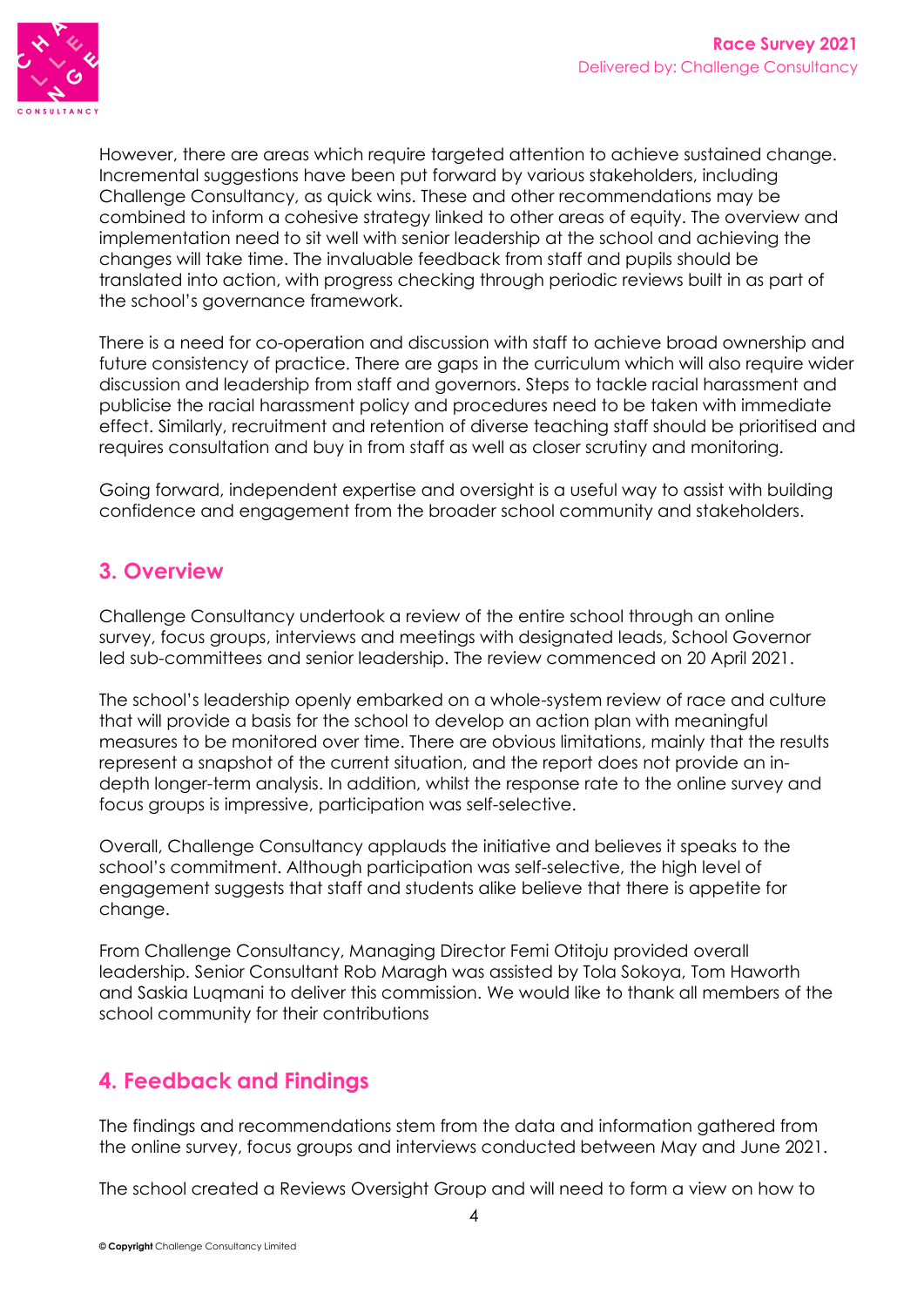

implement the findings from this review as well as the cross-cutting themes from the Harmful Sexual Behaviours Review. It is important to maintain the momentum and appetite for change created by this review.

Most pupils who took part would recommend the school to friends and the wider community and believe there are several positive aspects of the school of which it can be proud. Many of the areas where improvement is needed were identified by academic teaching staff, senior leaders, human resources, and housemasters as well as pupils. These areas require further discussion and consultation as well as practical intervention. The learnings may also benefit the school as it shares its experiences with like-minded external stakeholders and continues its journey towards becoming truly inclusive.

The views, experiences and wishes of pupils and staff who identified as Black, Asian or minority ethnic, people of colour, members of racialised groups and members of the global majority, were specifically sought by offering them separate focus groups and the opportunity to speak with the facilitators on a one-to-one basis.

It should be noted that whilst some of the recommendations and suggested actions are practical, there are other recommendations which require behavioural changes. This will take time and will require attentive monitoring.

For the purposes of this report ABCM refers to Asian, Black, Chinese, and Multiple Heritage Pupils who responded to the survey.



#### **4.1. Positive feedback**

- 1. Several pupils and staff welcome the school's decision to carry out a review and would recommend the school to future potential pupils or employees. There is immense loyalty to the school and its liberal values and ethos.
- 2. Over 80% of the 19 governors and 114 teaching staff participated in the review.
- 3. There was recognition and appreciation that the current leadership has shown an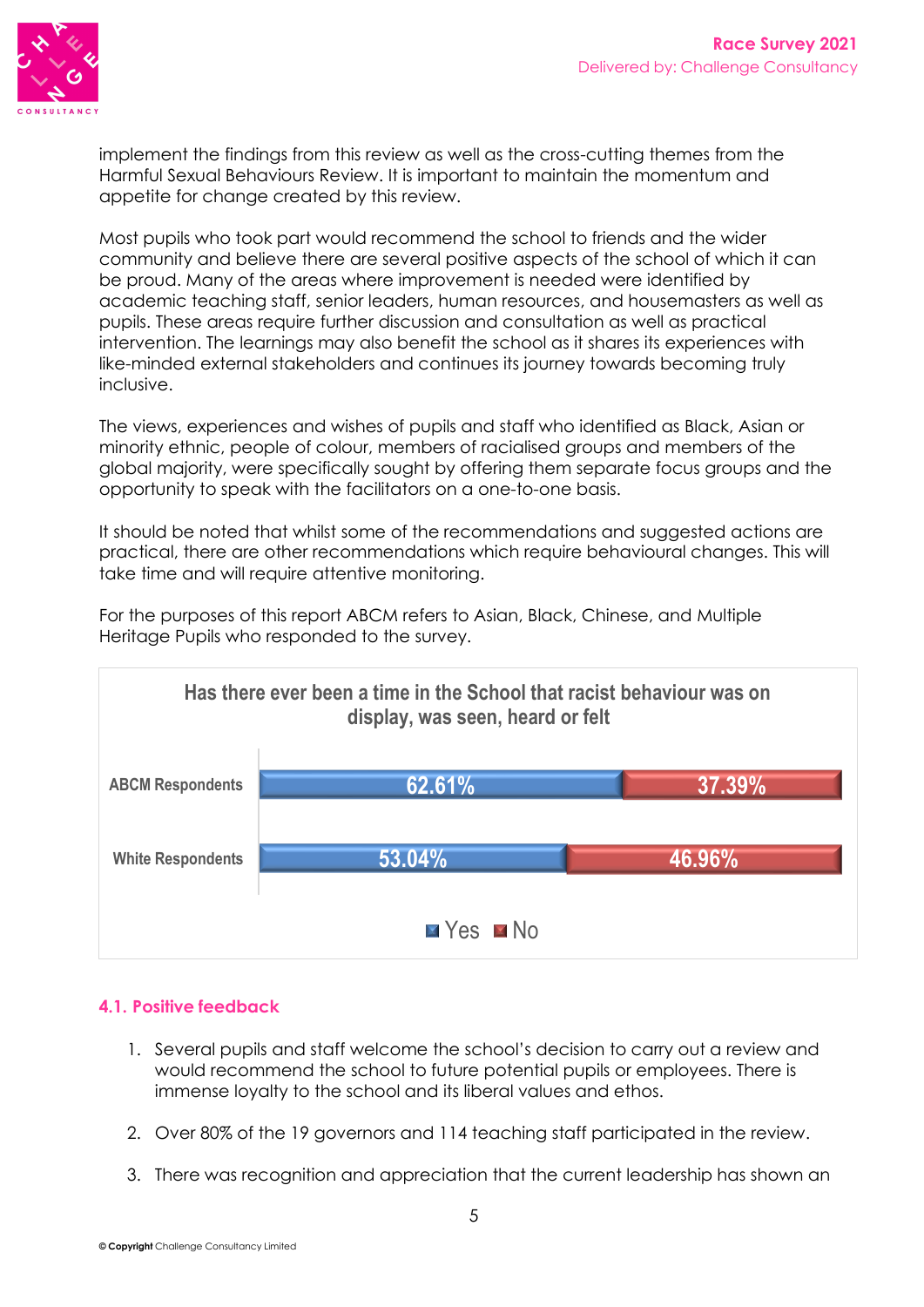

interest in taking the initiative seriously and were inspired to make changes, which was considered to be lacking in previous administrations.

- 4. Individual teaching staff were mentioned by pupils as the go-to members of the school for support. They are considered understanding, professional, empathetic, practical, and non-judgemental in their approach.
- 5. Pupils appreciated the insight and empathy provided by staff with a lived experience of race and cultural discrimination.
- 6. Staff who had previously worked in other schools felt that Westminster shows willingness to learn and is open to change to be genuinely inclusive.
- 7. Year 13 pupils reported being part of an Anti-Racism Action Group which serves as a peer-support group of pupils who had shared experiences as a response to Black Lives Matter. This a way for pupils to provide mutual support and also seen as a form of co-production for how the school responds and works with this initiative.
- 8. There was a shared sense that in comparison to other similar schools, Westminster offered a cosmopolitan and modern approach. It tries and makes mistakes, but this is part of its evolution. Having different communities represented within the school has helped pupils feel valued, helped with building relationships and many pupils will continue these in spite of physical and social barriers.
- 9. There was a willingness to hold more discussions amongst staff. The context of COVID is limiting the ability for closer interactions and discussion which staff have missed.

#### **4.2. Issues and concerns**

- 1. Some staff did not complete the survey and the questions on equality characteristics for sexual orientation and gender were incomplete. This suggests there may have been a lack of understanding of the language, or concern that providing this information may not be relevant or could be used inappropriately.
- 2. How the school handles racial incidents is not always clear and some pupils did not feel supported and were not offered options or choices of who to talk with.
- 3. The low numbers of black pupils in the school is seen as emotionally draining for those pupils making them reluctant to do anything to draw additional attention to themselves, for example by challenging racist behaviour. They also felt a responsibility to take on the burden of educating other pupils about racism.
- 4. Pupils reported that their lived experience of racism is not generally sought and when it is given, it is not understood. In two focus groups pupils reported that what they had shared with teachers was either misconstrued as the pupils wanting attention or used to reinforce stereotypes and generalisations. Pupils did not feel sufficiently equipped or empowered to deal with racial incidents and other discriminatory behaviour.
- 5. Many staff felt unsure how to effectively deal with racial harassment incidents.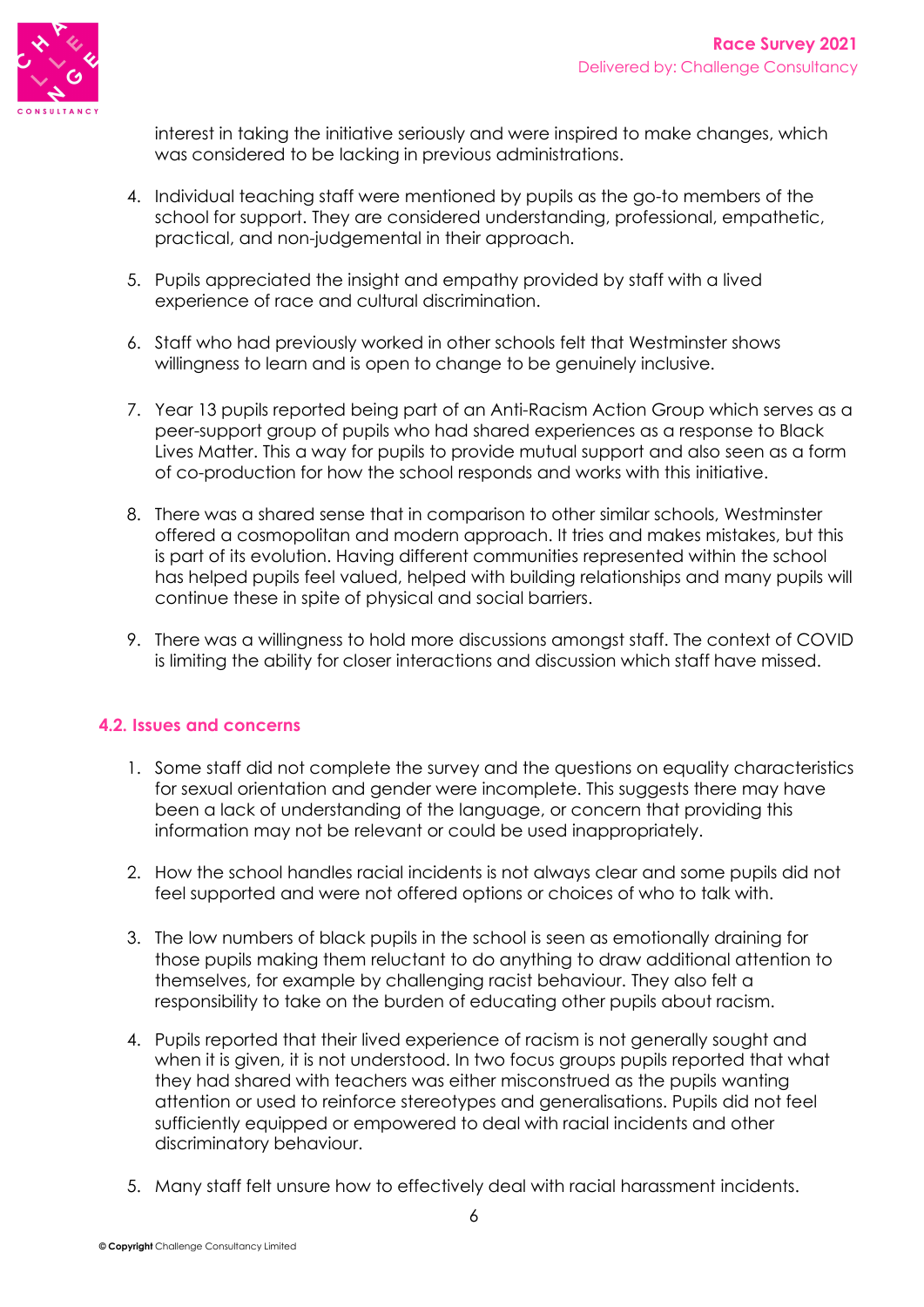

Both staff and pupils identified a lack of training in the content of policies and how to effectively respond to racial incidents.

- 6. Pupils expressed the need for support that should be both emotional and practical, especially around the trauma they continue to experience. This was mentioned by pupils who had some negative experiences of how individual teachers and/or the school responded to their needs at the time.
- 7. International boarders, British Asian, British Black, and Chinese and Jewish pupils recounted a lack of sensitivity and delays in effectively responding to the emotions they experience when they call out unacceptable behaviours.
- 8. In one of the staff focus groups there were suggestions of staff not reporting unprofessional behaviours as they felt to do so would hinder career prospects.
- 9. Many respondents felt that policies and protocols were not sufficiently explicit to counter racism. There was mention of inconsistency and lack of proportionality in school responses to racial incidents compared to other unacceptable behaviours such as bullying and smoking.
- 10. In two separate focus groups, pupils highlighted the attention to policy in the Almanac for Vaping and they felt very little attention on how to prevent, respond and support victims of harassment was afforded.

#### **4.3. Curriculum**

- 1. The staff and pupils welcome being in a school that tries to reflect global diversity and mentioned many cross-cultural benefits of an environment which is trying hard to be inclusive. However, many felt that the choice of materials, educational tools, authors, and representation of characters is almost exclusively white.
- 2. The central question raised by teachers and pupils alike was: what will pupils feel, think, or take away from the materials – books, learning aids, films, lectures, lessons, talks and other educational tools currently in use? The consensus was that, with the exception of History, Geography and English, they were predominantly Eurocentric, failing to respond to the multicultural environment of the school.
- 3. Pupils mentioned the invisibility of Black and Asian authors and the lack of positive images or stories in most subjects.
- 4. Significant events, such as the spotlight on Black Lives Matter, led to an increased awareness of racism. But the continued denial of the racism and the invisibility of the issue as part of the school environment led to a dichotomy between those for whom this was very important and those who felt that they had 'done awareness' – so there is no need to 'keeping talking about it'.
- 5. Other areas of the curriculum clearly omit key stories and experiences that have shaped the world. Issues the school itself is proud to say it is trying to offer and will need to find ways to include.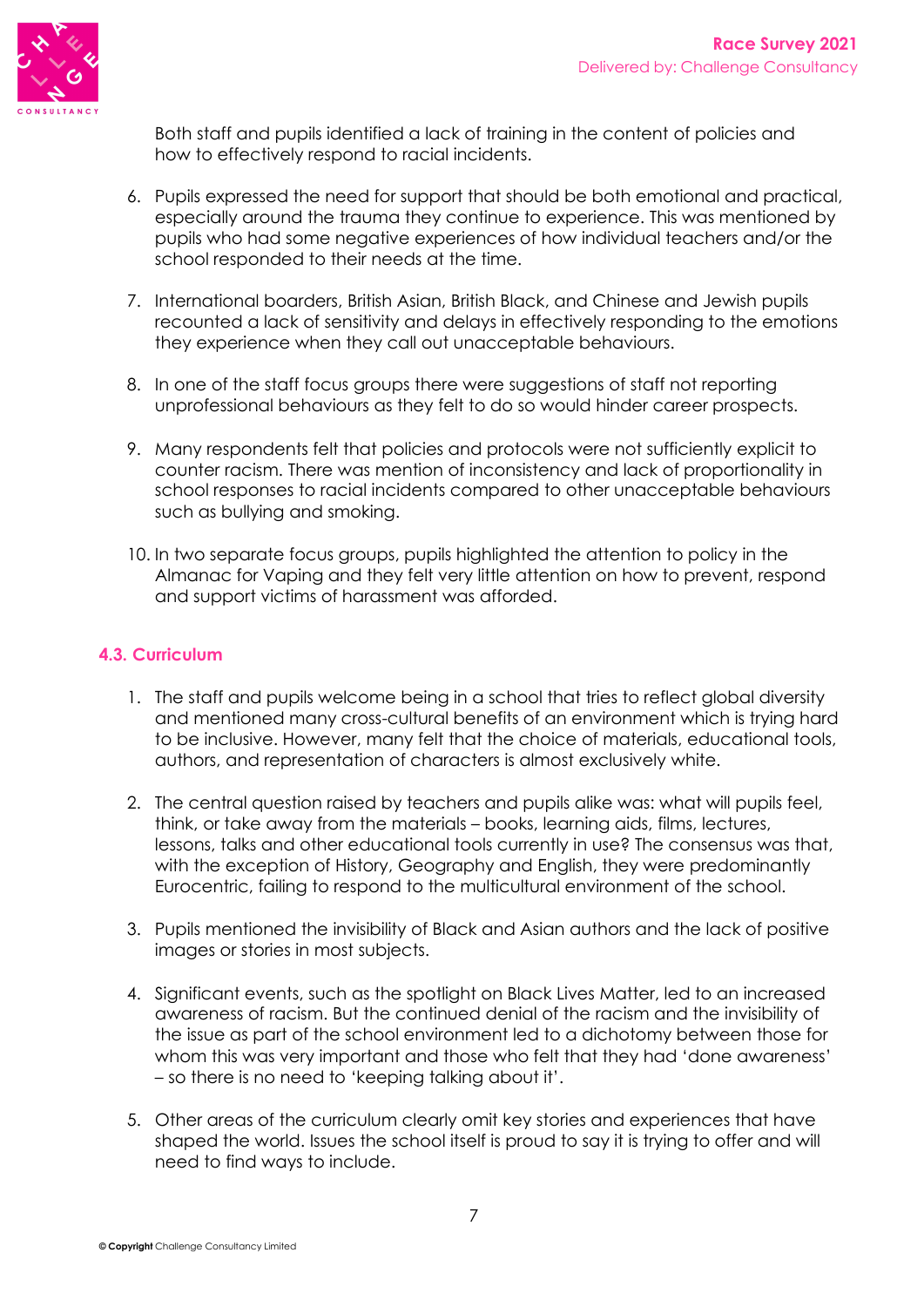

- 6. Some pupils about to leave the school and enter the next phase of education/ career journeys, expressed a sense of isolation as a result of the previously mentioned lack of acknowledgement of the contributions Black, Asian and Minority Ethnic communities and nations have made to society. There was an expectation by some pupils that the school curriculum could be richer and it left them feeling unfulfilled.
- 7. Training on Unconscious Bias, Cultural Awareness, Race, and interconnection or intersectionality with other equalities was identified as need by staff and pupils.
- 8. There is a view that some teachers were not amenable to change. Some felt that there is a denial of racism in the school and a lack of interest. It was suggested that this group thinks the UK is not as bad as the USA in terms of race, and therefore did not recognise or comprehend the impact of the killing of George Floyd on racialised people in the UK.
- 9. It was also mentioned that there is a 'colour-blindness' view that is purportedly held by progressive/liberal professionals and thus makes instances of unacceptable behaviours more likely to be attributed to individuals than to systems, processes, and institutional practices.
- 10. Provision of training for staff to enable them to become more aware and better equipped with the skills and tools to address race and culture in lessons and school activities was highlighted as a gap.

#### **4.4. International Boarders**

- 1. Support to International pupils is on offer at the start of the school journey for the majority of new students at induction. However, ongoing support, joint social activities and cultural understanding and awareness in relation to boarders was highlighted as something that needed to improve.
- 2. In the staff focus groups there was a view that the school needed to do more to make international boarders feel included. International boarders themselves have also suggested that practical steps should be identified for the school to consider to better meet the needs of new joiners.
- 3. International boarders reported they are seen as 'quiet pupils with their eyes in their books' and whilst this may be the case for some pupils, it is also way of coping with a new environment. Others perceived international boarders are being consciously excluded or simply not being invited to wider activities in and outside the school.

#### **4.5. Anti-Semitism**

- 1. Pupils reported anti-Semitic language and behaviours that are not dealt with.
- 2. It was raised in the focus groups by Black/Asian/Jewish pupils that the lived experiences and history of racism of Jewish people was not included in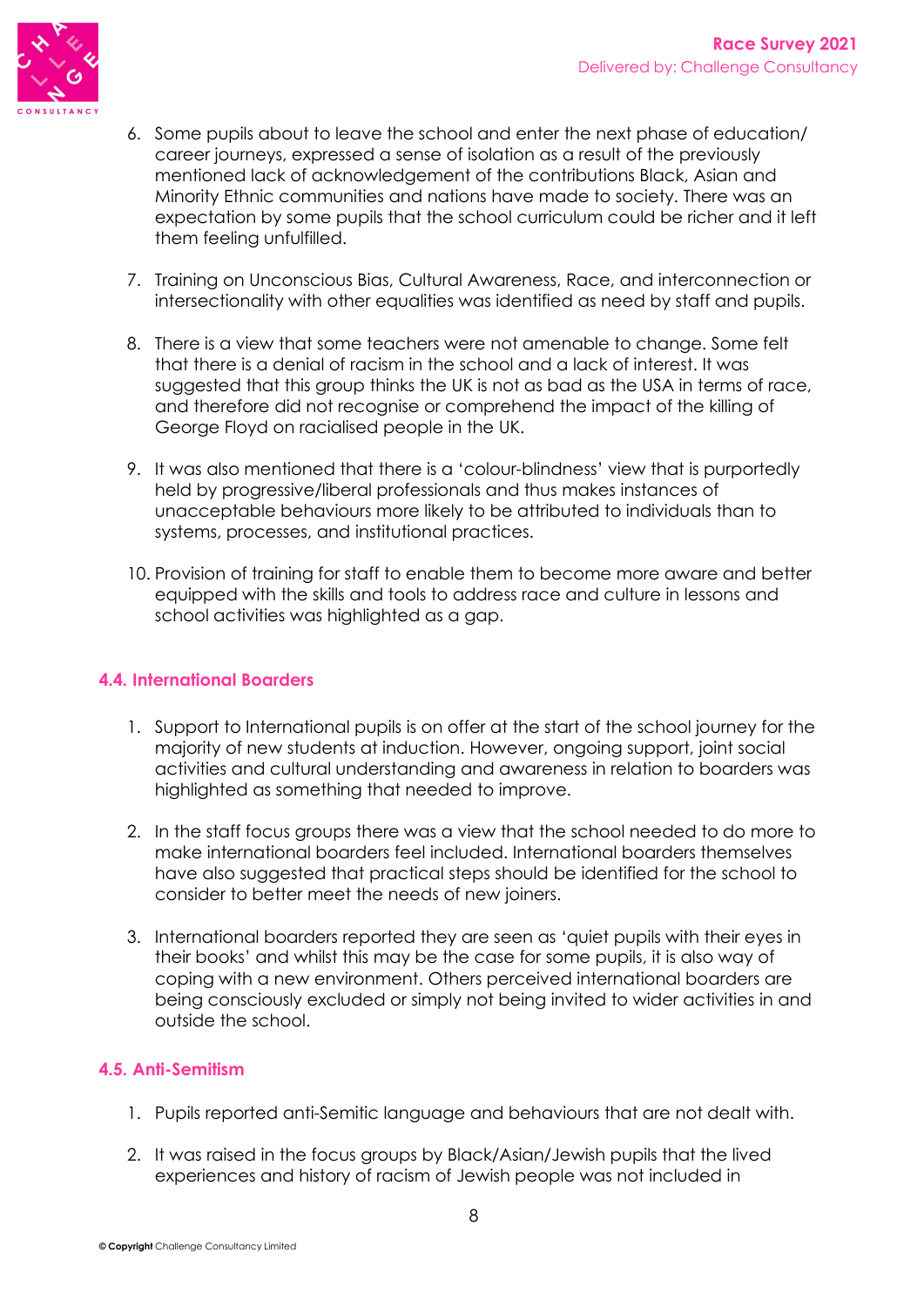

discussions on race and culture.

3. There were reports of pupils' social media (WhatsApp) showing demeaning and offensive anti-Semitic terms.

#### **4.6. Young Women**

- 1. Young women joining the school in the upper shell is viewed as a positive development and is celebrated. However, some respondents shared experiences that ABCM female pupils were often excluded from social events and were used in public relation activities when it suited the school.
- 2. In two focus groups, ABCM young women reported that they had experiences of name calling, racist jokes, and were the subject of sexual objectification by boys.
- 3. ABCM young women spoke about events around promoting better race and cultural understanding and feeling unsupported by teachers. One event which was mentioned in three separate focus groups was on anti-racism which was open to the whole school but attracted only ABCM pupils. The message these young women took from this was that anti-racism was not a priority for the school. ABCM young women also felt let down by other young women as there had previously been a sense of progress being made on a shared sense of discrimination and exclusion.

#### **4.7. Lower Shell**

- 1. International Boarders and British Black and Asian pupils reported the use of inappropriate and derisive language/jokes being more widespread in the lower shell and the negative impact not dealt with by the school.
- 2. There was a view that in most cases the use of negative behaviour and language was due to ignorance, not an intention to cause offence.
- 3. Many pupils and staff said that they were aware of discriminatory incidents that had happened to them or others in the school
- 4. In the focus groups, details of the inappropriate incidents included threatening language, name calling, emotionally 'quietening' of individuals, and inappropriate use of social media.
- 5. There were references to poor attitudes and behaviours by teaching staff who were not equipped to handle derogatory and offensive language and expressions. ABCM pupils reported in two focus groups examples including the use of the 'N' word by pupils in front of teachers as well as the use of offensive language in rap music, and reference to gangster and 'curry king' to describe Black and Asian pupils.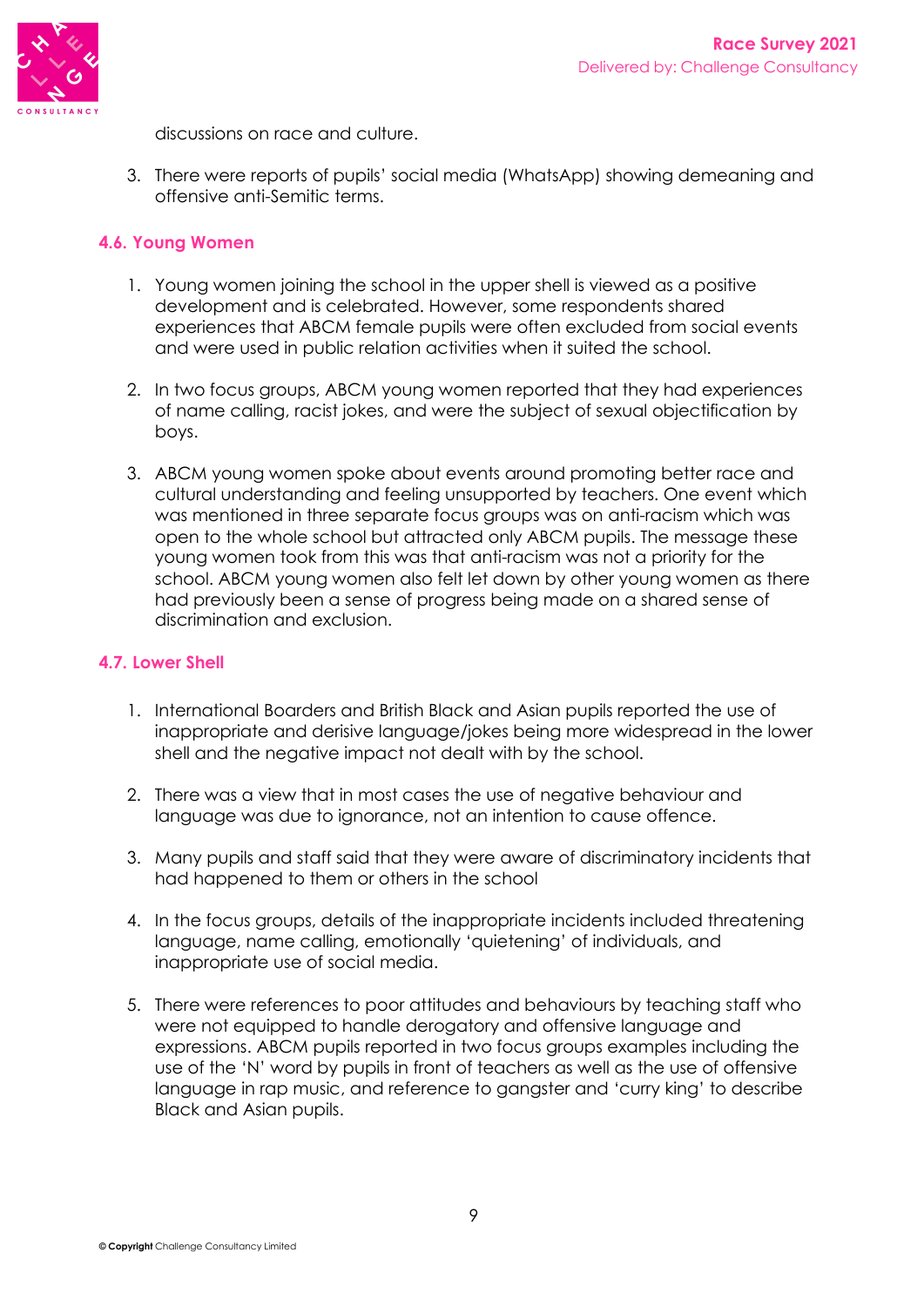

#### **4.8. Representation of Black Asian and Minority Ethnic staff**

- 1. Low representation of Black and people of colour in the workforce and leadership at all levels of the school community was highlighted in survey and focus groups.
- 2. Many of the pupils and several members of staff raised this as a concern. There is a recognition that diversity and representation is evident in the catering and cleaning roles. However, it was a gap in other roles and teaching was singled out.
- 3. Several mentions were made of cleaning staff and food service assistants being treated dismissively and occasionally disrespectfully by students. Untidy rooms and toilets being left dirty were seen as indicators of lack of respect for cleaning staff. We were given one example of seriously unacceptable language being used about a member of cleaning staff.
- 4. It was noted by many that supervisory and managerial cleaning roles are almost entirely held by white staff.

### **5. Recommendations**

These are the key recommendations made by respondents that we wish to highlight as we conclude this report.

#### **5.1 Racial Harassment**

#### **To tackle and prevent racial harassment, the display of racism and lack of consistency in approach, the school should take firm and immediate steps including:**

- 1. Increasing the profile and publicity for tackling racial harassment
- 2. Include the need to treat cleaning staff and food service assistants with dignity and respect in induction for staff and pupils
- 3. Promote awareness of racial harassment and racism through workshops, training, and themes as part of the curriculum for staff and pupils
- 4. Review and reinforce standards of required behaviours including sanctions for online communication and ensure widespread communication to pupils and staff
- 5. Increase the choice of support including counselling to victims inside and outside the school
- 6. Review the policies and procedures in the Almanac to address discrimination, equity and inclusion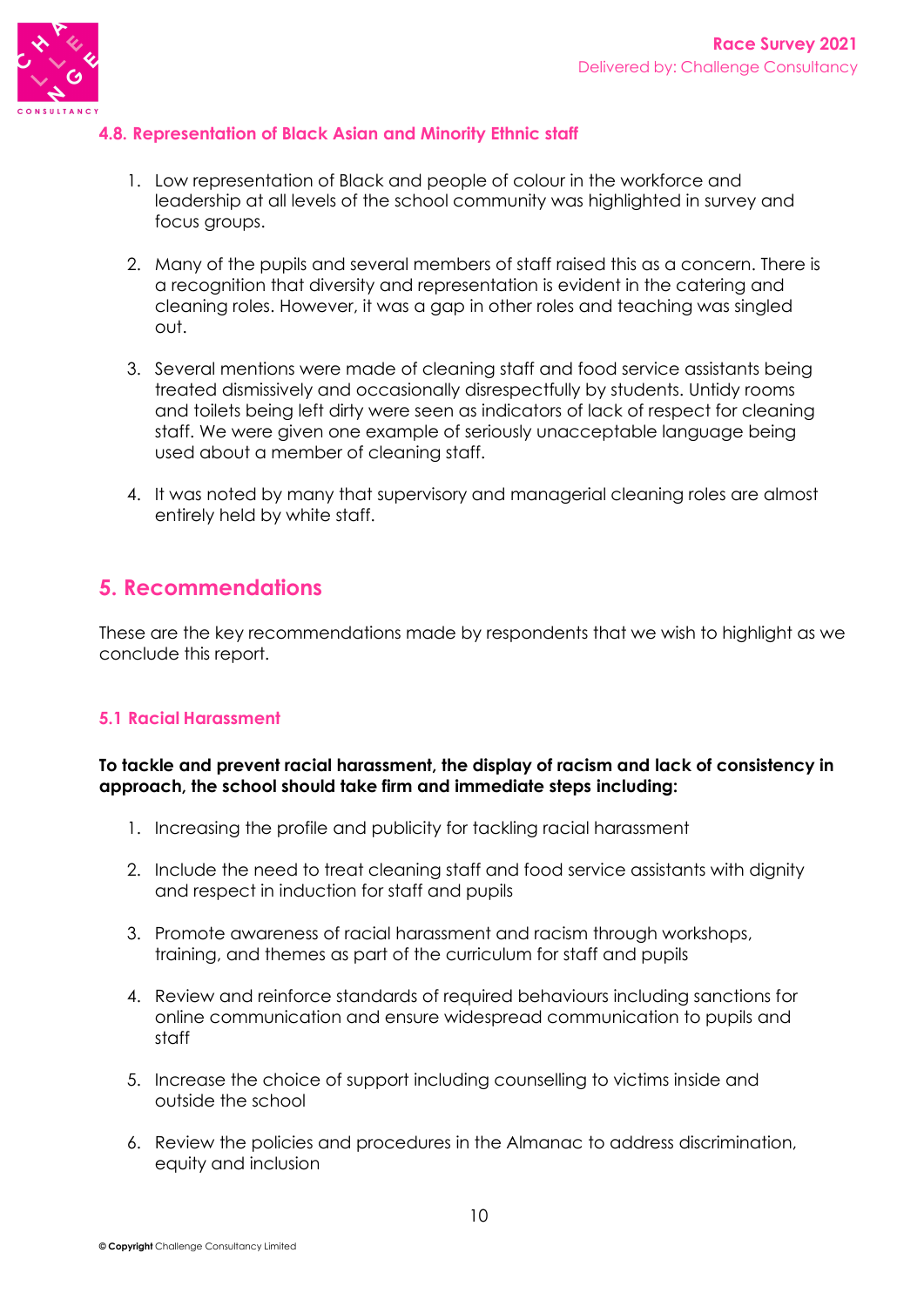

#### **5.2 Diversity of Staff**

#### **To address the lack of visible Black, Asian and Minority Ethnic within senior leadership, teaching and support staff for a London school, we recommend:**

- 1. Review the recruitment, induction, and retention processes to ensure diversity and representation in the teaching and leadership positions
- 2. Consider the establishment of targets as part of a race equality strategy
- 3. Take steps to attract and grow talent amongst ABCM pupils who are keen pursue teaching as a career choice
- 4. Utilise the "Positive Action" provisions of the Equality Act 2010 to target staff from underrepresented communities
- 5. Work in collaboration with other schools to develop strategies to attract more Black teachers and connect with the Teach London initiative
- 6. The school governors seek to lead this change by reviewing and increasing their own diversity over time.

#### **5.3 Curriculum**

#### **To ensure the curriculum embraces race and culture in positive and effective ways, the school should:**

- 1. Review and involve relevant stakeholders in the shaping of the curriculum
- 2. Explore with pupils in Year 13 their experiences and how this can be used to shape and develop innovative solutions

#### **5.4 International Boarders**

#### **To improve the experience for international boarders beyond induction, the school should provide information, support, activities to deal with social isolation, and ignorance by:**

- 1. Reviewing processes as well as the proposals from international borders to promote inclusion that is long lasting beyond the first term, covering weekends
- 2. Provide and promote pupil led activities that are inclusive

#### **5.5 Anti-Semitism**

#### **To eliminate the display of anti-Semitic behaviours and attitudes the school needs to:**

1. Ensure that anti-Semitic behaviours and attitudes are tackled through awareness, review of materials, publicity to pupils and training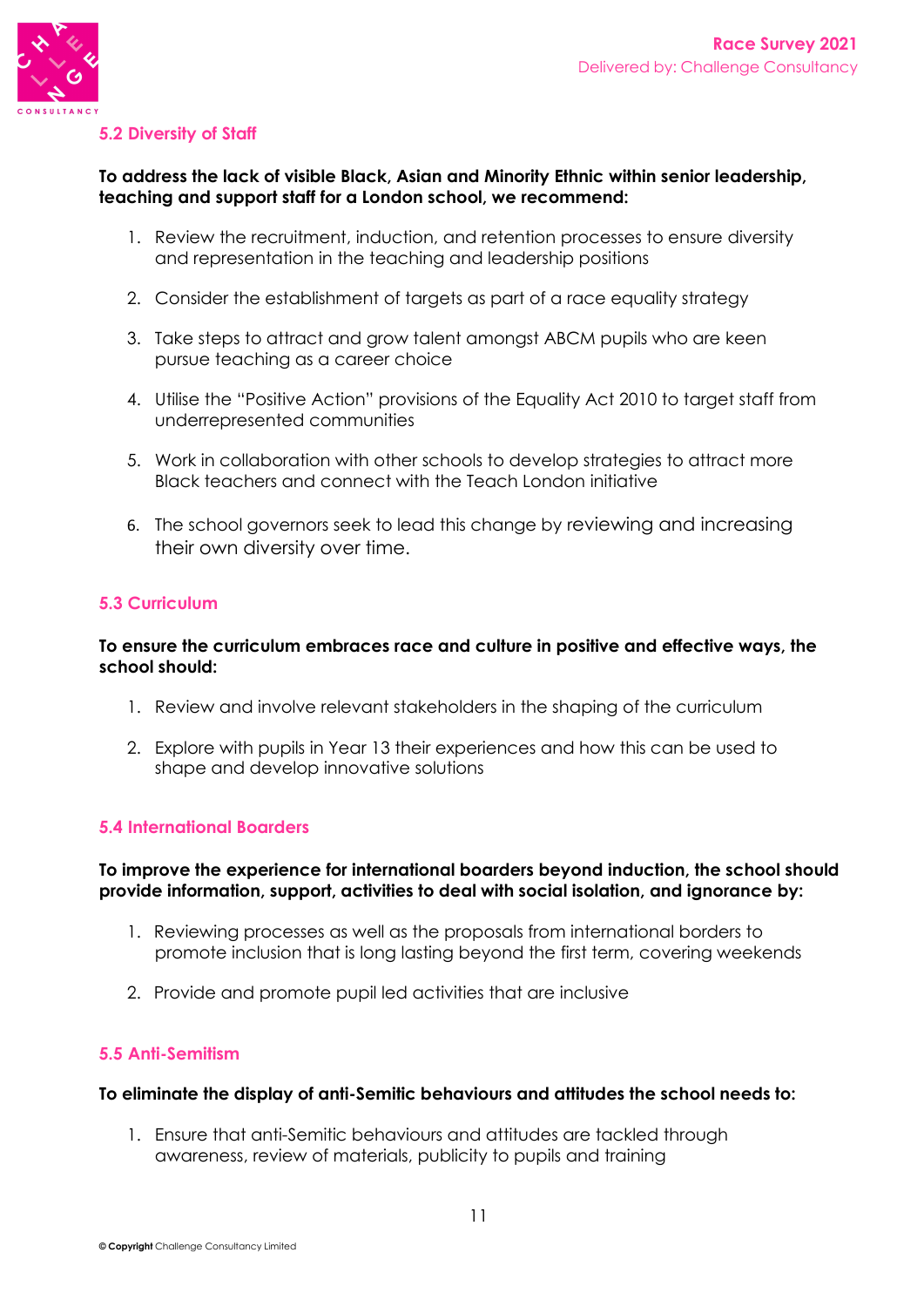

- 2. Review / reinforce standards of behaviours in key documents (e.g. Almanack)
- 3. Ensure the experiences of Jewish pupils are included in wider discussions of discrimination, equity, and inclusion

#### **5.6 Young Women**

#### **To ensure that ABCM young women's experiences are heard and valued, the school should:**

- 1. Ensure that future publicity including the use of images of ABCM young women reflect the efforts to reflect a genuine diverse and progressive school as illustrated in the marketing of the school
- 2. Ensure the findings of the harmful sexual behaviour review is communicated including an action plan
- 3. Consider introducing girls into the school at an earlier stage (co-education)
- 4. Explore the best options for commissioning and procuring professional support for young women who wish to have talking therapies
- 5. Find ways to ensure future extra-curricular activities are promoted by staff specifically to girls
- 6. Future training for staff takes on board the interconnections with discrimination, equity, and inclusion

**Femi Otitoju Rob Maragh Tola Sokoya, Tom Haworth, Saskia Luqmani**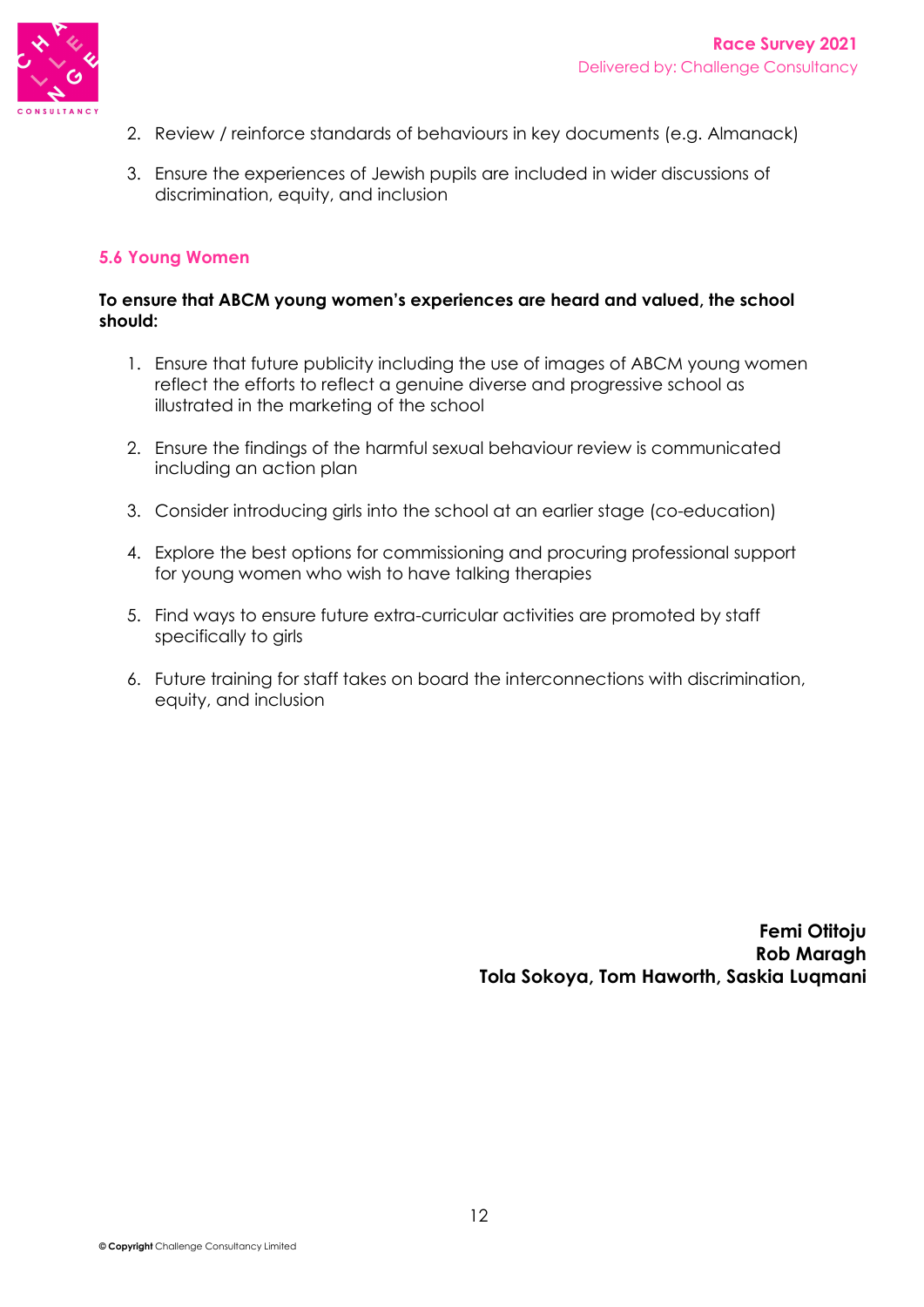

#### **Appendix 1 The Task and Methodology**

Challenge Consultancy was commissioned by Westminster School to undertake a project on race and culture. This review aimed to understand and inform future responses and initiatives that would better support and equip the school to address and act within the school setting. The motivation to address this issue and to undertake thisreview and inform it, was borne from a recognition by the school that racial incidents reflect the concern that pupils and staff may not be supported to identify and resolve the root causes of issues, needs and situations that are leading to lack of confidence and not supporting the welfare and safety of pupils and staff.

From a well-being and behavioural perspective, pupils and staff who experience significant distress and trauma (including what is perceived as inaction by managers, colleagues, and fellow pupils) often re-traumatises individuals who may have experienced negative impact of racism outside the school and in their own past. The absence of support or intervention for pupils and staff does little to address the fundamental root causes driving the safeguarding concerns. There are more problems faced by pupils who live away from family. Their ability to cope, their confidence and potential feelings of shame when dealing with issues as well as their potential to be scapegoated, then allows the situation to repeat itself, re-burdening the pupil with additional trauma.

The objectives of this project were to:

- 1. Understand the experiences and views of pupils of diverse races and cultures
- 2. Understand the experiences and views of teaching and Administration and support staff and governing body to inform and support recommendations.
- 3. Hear the voices of children and young people who are experiencing the negative impact of racial incidents; specifically, to understand what support they feel they did and did not have in place, pre and post incident(s) as well as what may have better supported them
- 4. To understand the barriers within the school's community in accessing support in making changes and progress.
- 5. To understand the vulnerabilities of international pupils and elicit ideas for overcoming barriers.
- 6. To get professionals' views on what contributing factors exist.

To undertake this work and achieve the outcomes set out above, Challenge Consultancy conducted ten focus group sessions with the purpose of listening and learning. This involved 85 pupils; 14 teaching staff and 18 Administration and support staff. Challenge Consultancy also conducted seven interviews involving pupils and staff and seven specific meetings with designated leads, School Governor led sub-committees and senior leadership. To ensure genuine participation additional focus groups were subsequently added.

Challenge Consultancy worked with the school to identify and draw up a list of relevant stakeholders within the school. Whole school communication outlined the project rationale and invited stakeholders to take part in qualitative and quantitative methods. As a result of these, 418 responses were received in the online survey.